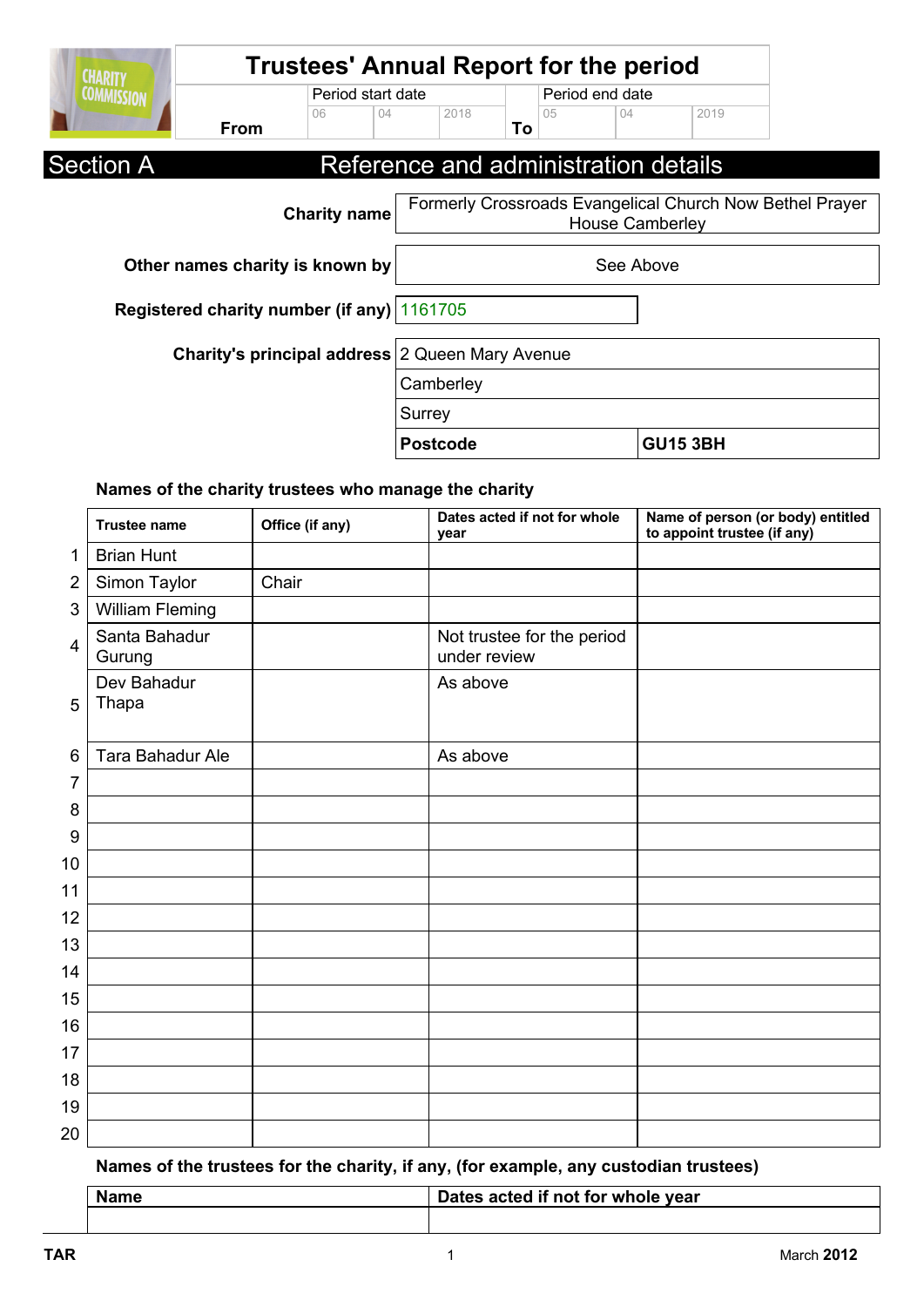### **Names and addresses of advisers (Optional information)**

| <b>Type of adviser</b>                                                           | <b>Name</b> | <b>Address</b> |  |  |
|----------------------------------------------------------------------------------|-------------|----------------|--|--|
|                                                                                  |             |                |  |  |
|                                                                                  |             |                |  |  |
|                                                                                  |             |                |  |  |
|                                                                                  |             |                |  |  |
| Nouse of chief expective or nomen of conjoy staff members (Ontional information) |             |                |  |  |

**Name of chief executive or names of senior staff members (Optional information)**

# **Section B Structure, governance and management**

### **Description of the charity's trusts**

| Type of governing document<br>(eg. trust deed, constitution)             | Constitution                                                                                            |
|--------------------------------------------------------------------------|---------------------------------------------------------------------------------------------------------|
| How the charity is constituted<br>(eg. trust, association, company)      | Charitable Incorporated Organisation                                                                    |
| Trustee selection methods <sup>1</sup><br>(eg. appointed by, elected by) | Trustees are appointed for fixed terms by the existing trustees in<br>accordance with the constitution. |

### **Additional governance issues (Optional information)**

| You may choose to include<br>additional information, where<br>relevant, about:                        | Policies:<br>Safeguarding Children & Vulnerable Adults Policy. We have, and<br>$\bullet$<br>review such a policy.                                                                    |
|-------------------------------------------------------------------------------------------------------|--------------------------------------------------------------------------------------------------------------------------------------------------------------------------------------|
| • policies and procedures<br>adopted for the induction and<br>training of trustees;                   | CEC is a member of Churches Together in Camberley CIO and<br>$\bullet$<br>contributes financially to it.<br>Major risks are around children's work. All workers are DBS<br>$\bullet$ |
| • the charity's organisational<br>structure and any wider<br>network with which the charity<br>works; | checked and activities are risk assessed.                                                                                                                                            |
| • relationship with any related<br>parties;                                                           |                                                                                                                                                                                      |
| • trustees' consideration of<br>major risks and the system<br>and procedures to manage<br>them.       |                                                                                                                                                                                      |

# **Section C Objectives and activities**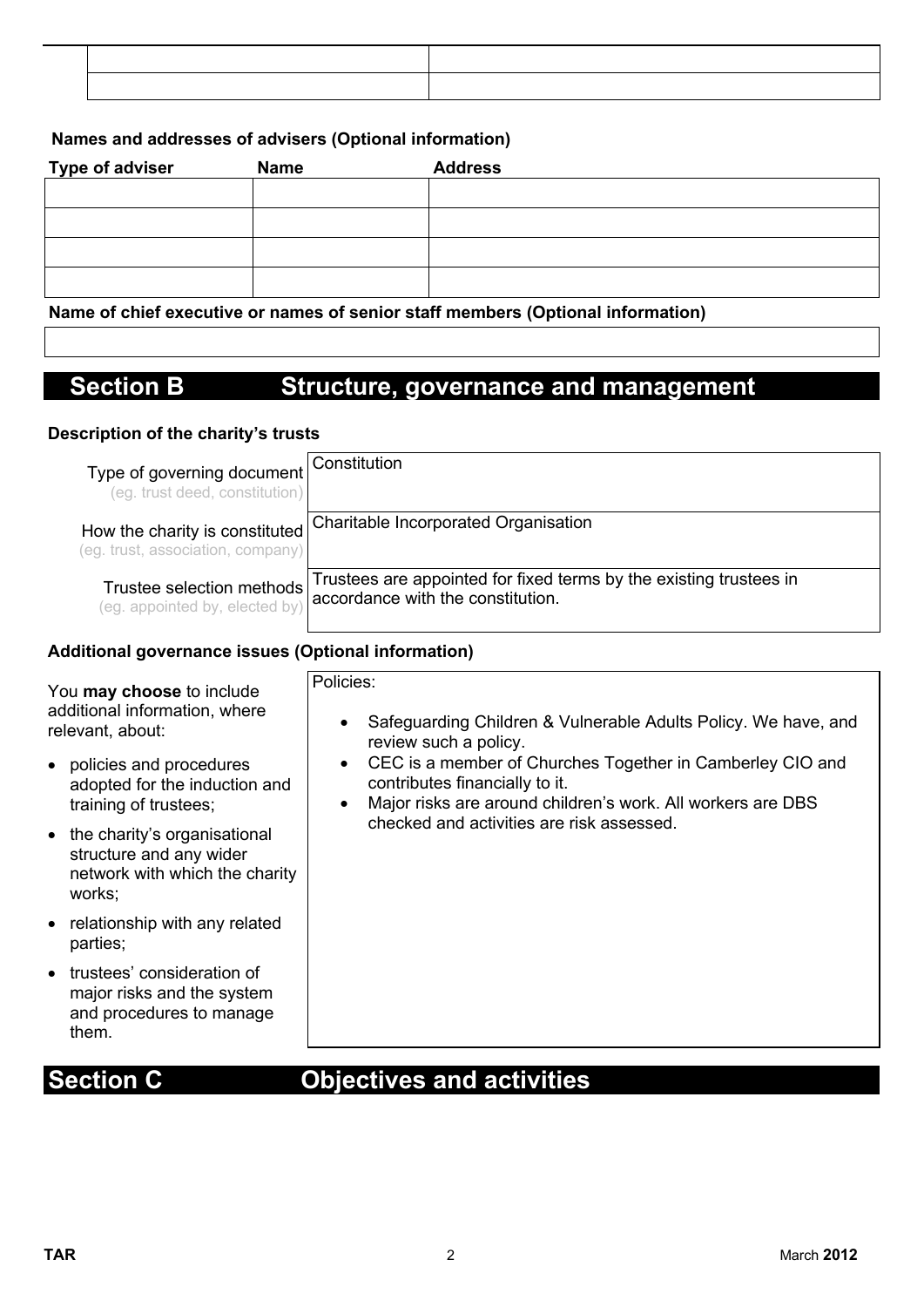| Summary of the objects of the<br>charity set out in its<br>governing document                                                                                                                                                                                                            | The object of the CIO is to advance the Christian faith for the public<br>benefit in accordance with the statement of beliefs and practices in the<br>Schedule attached to the constitution referred to above in Camberley and<br>in such other parts of the United Kingdom or the world as the charity<br>trustees may from time to time think fit                                                                              |
|------------------------------------------------------------------------------------------------------------------------------------------------------------------------------------------------------------------------------------------------------------------------------------------|----------------------------------------------------------------------------------------------------------------------------------------------------------------------------------------------------------------------------------------------------------------------------------------------------------------------------------------------------------------------------------------------------------------------------------|
|                                                                                                                                                                                                                                                                                          | Regular and open public meetings for prayer, worship, communion and<br>teaching the Christian faith to both adults and children in accordance with<br>the constitution. Contributing to missionary work abroad and in the UK.<br>Support and gifts to individuals -not church members - who are engaged<br>in full time activities or retired from such activities as are set out in the<br>objects and constitution of the CIO. |
| Summary of the main<br>activities undertaken for the<br>public benefit in relation to<br>these objects (include within<br>this section the statutory<br>declaration that trustees have<br>had regard to the guidance<br>issued by the Charity<br><b>Commission on public</b><br>benefit) |                                                                                                                                                                                                                                                                                                                                                                                                                                  |

**Additional details of objectives and activities (Optional information)**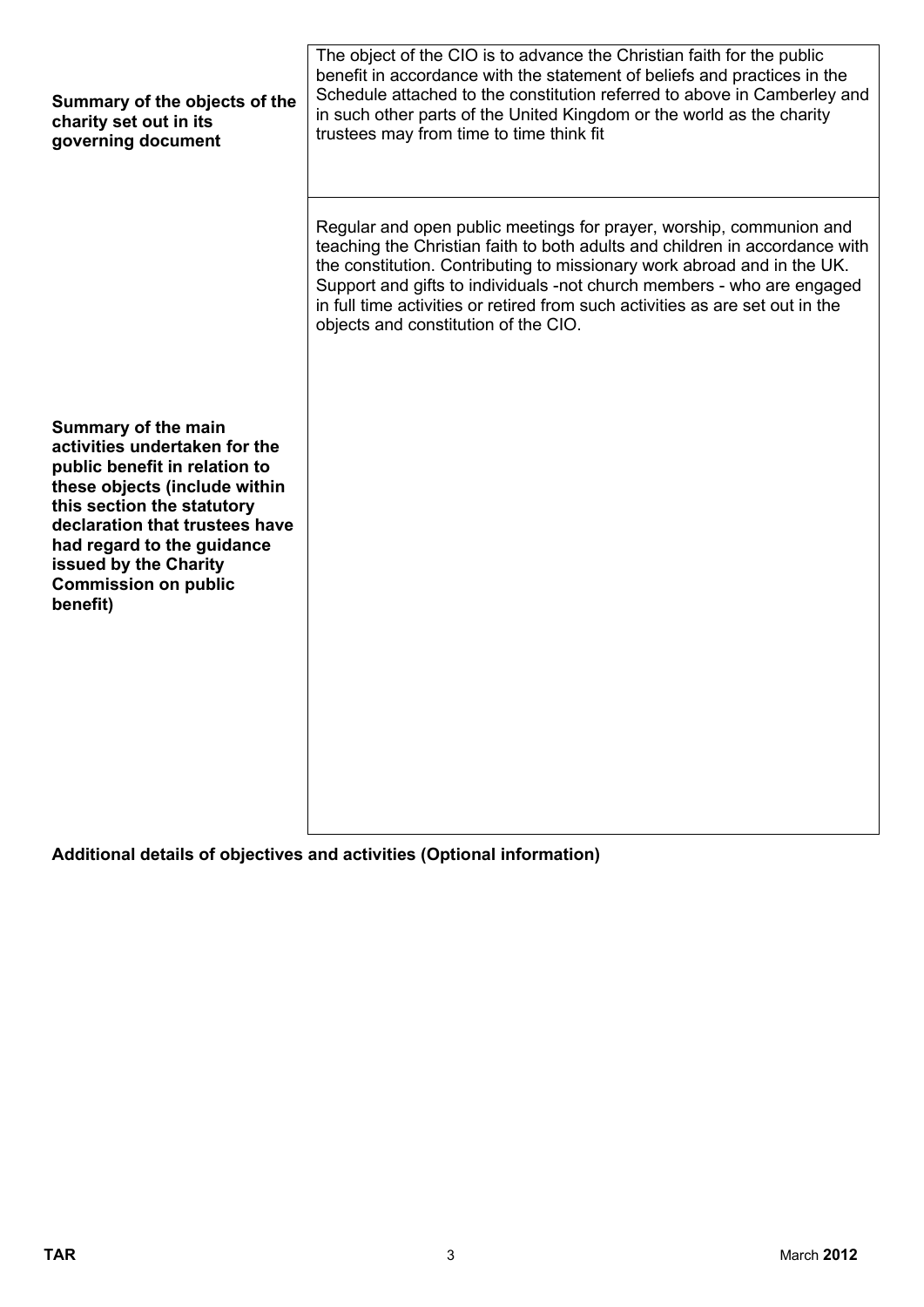All those who served in our activities were volunteers. We had no paid employees.

You **may choose** to include further statements, where relevant, about:

- policy on grantmaking;
- policy programme related investment;
- contribution made by volunteers.

# Section D **Achievements and performance**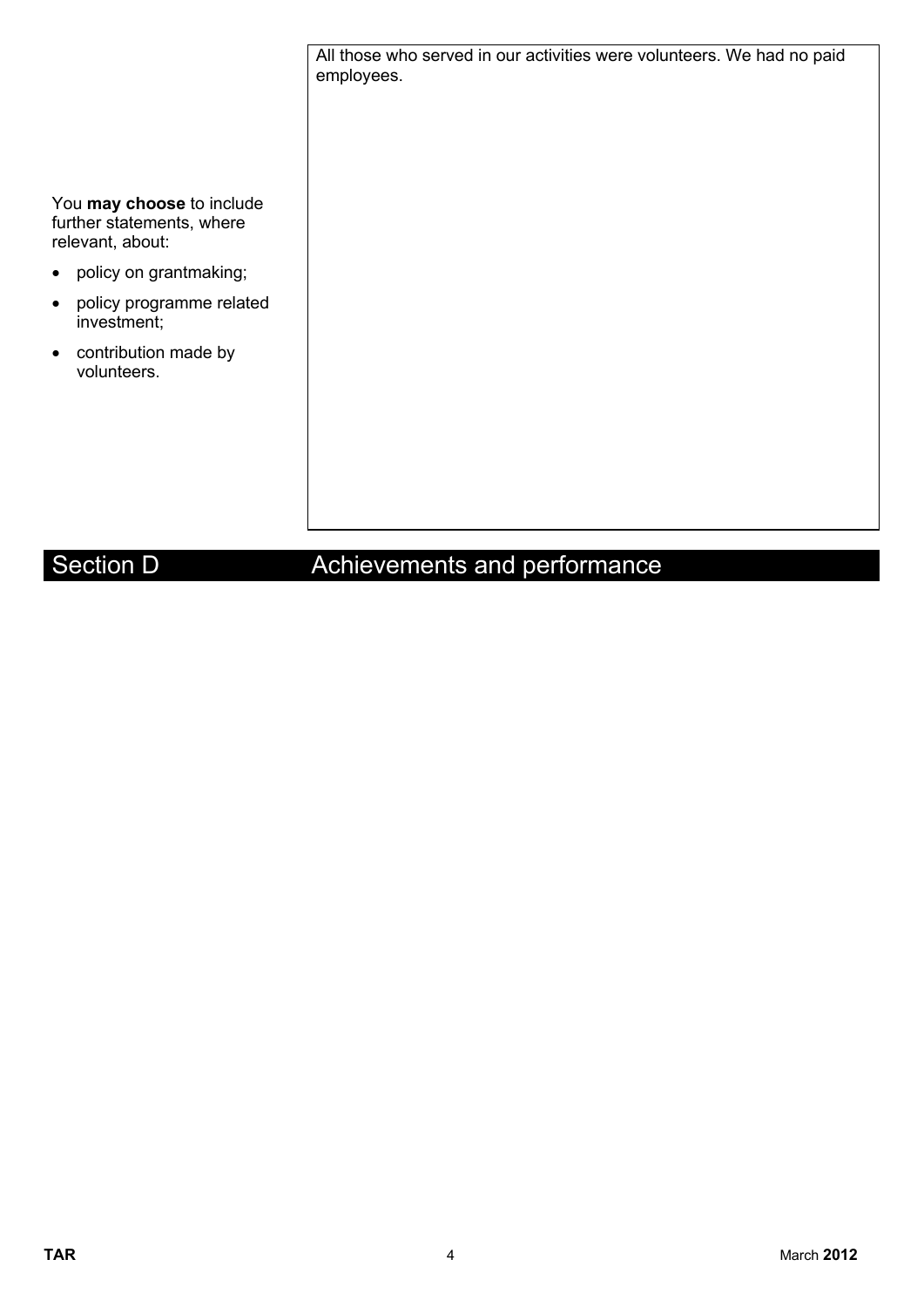| <b>Section D</b>                                   | Achievements and performance<br>During the period reviewed the church gathered on Sundays for                                                                                                                                                                                                                                   |
|----------------------------------------------------|---------------------------------------------------------------------------------------------------------------------------------------------------------------------------------------------------------------------------------------------------------------------------------------------------------------------------------|
| Summary of the main<br>achievements of the charity | Communion and worship.                                                                                                                                                                                                                                                                                                          |
| during the year                                    | 1. Publicity/Marketing: Our meetings were advertised on our notice<br>board, website and Churches Together in Camberley website.                                                                                                                                                                                                |
|                                                    | 2. Children & Families - Each week during term time CEC organised and<br>hosted a free activity for parents/carers and their pre-school children. As<br>well as enabling those of different faiths and backgrounds to mingle and<br>give mutual support, the Christian Faith was taught in accordance with<br>the constitution. |
|                                                    | 3. Youth – the majority of Youth outreach in Camberley was carried out<br>via Camberley YFC whom we have supported financially.                                                                                                                                                                                                 |
|                                                    | 4. The Art Club facilitated a common interest in art within the church and<br>wider community and encouraged Christian conversation.                                                                                                                                                                                            |
|                                                    | 5. CEC continues to be active members of Churches together in<br>Camberley.                                                                                                                                                                                                                                                     |
|                                                    | 6. Continued to contribute to missionary work abroad and in the UK.                                                                                                                                                                                                                                                             |
|                                                    |                                                                                                                                                                                                                                                                                                                                 |
|                                                    |                                                                                                                                                                                                                                                                                                                                 |
|                                                    |                                                                                                                                                                                                                                                                                                                                 |
|                                                    |                                                                                                                                                                                                                                                                                                                                 |
|                                                    |                                                                                                                                                                                                                                                                                                                                 |
|                                                    |                                                                                                                                                                                                                                                                                                                                 |
|                                                    |                                                                                                                                                                                                                                                                                                                                 |
|                                                    |                                                                                                                                                                                                                                                                                                                                 |
|                                                    |                                                                                                                                                                                                                                                                                                                                 |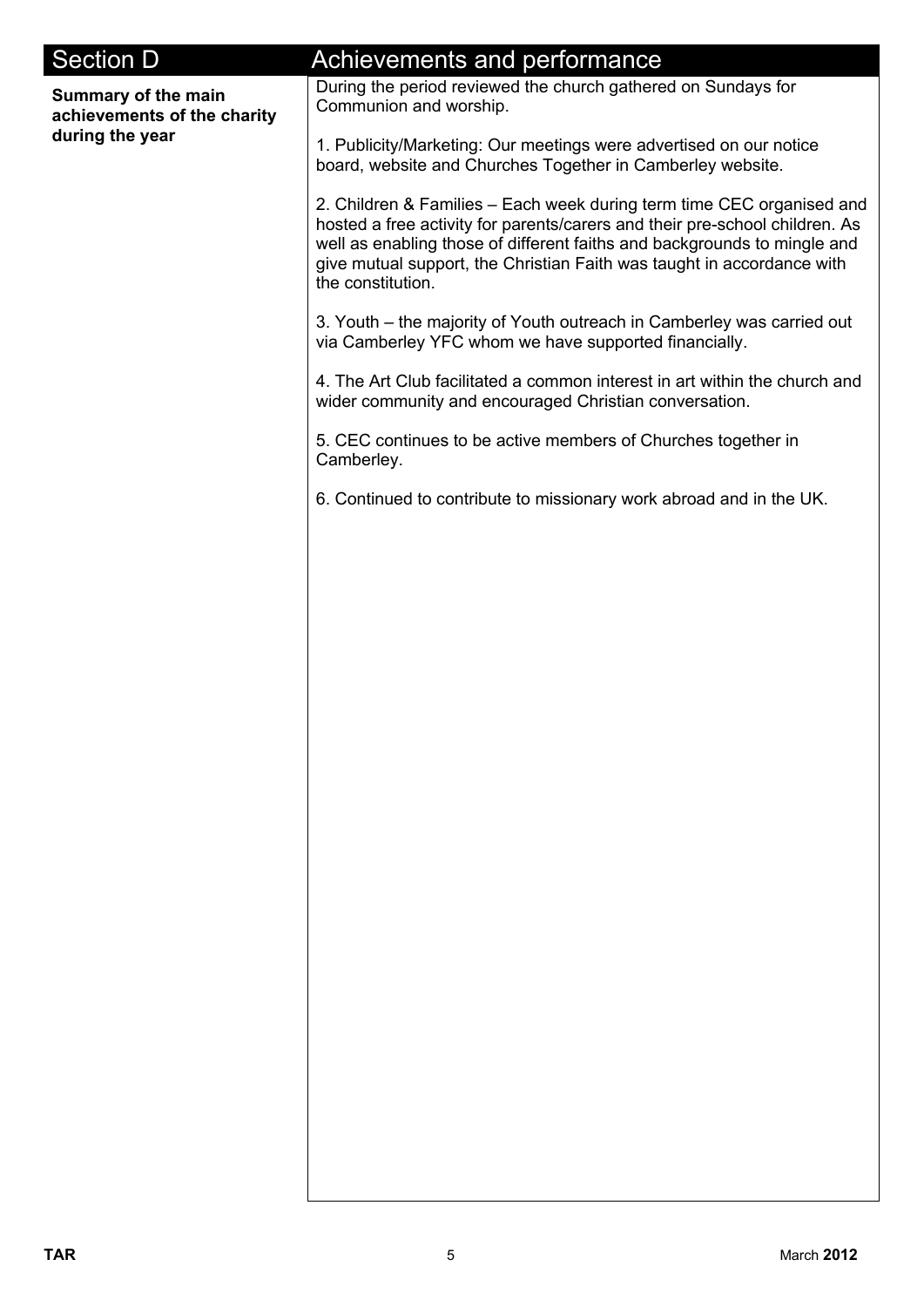| <b>Section E</b>                                                                                        | <b>Financial review</b>                                                                                                                                                                                                                                                                                                     |
|---------------------------------------------------------------------------------------------------------|-----------------------------------------------------------------------------------------------------------------------------------------------------------------------------------------------------------------------------------------------------------------------------------------------------------------------------|
| <b>Brief statement of the</b><br>charity's policy on reserves                                           | The trustees aim to keep a reasonable working reserve. The terms of our<br>lease agreement for the aging building we occupy required us to maintain<br>it and meet the maintenance and running costs. We intended to reduce<br>the sum held by making significant donations in line with our objects but<br>see below in F! |
| Details of any funds materially<br>in deficit                                                           | Not applicable                                                                                                                                                                                                                                                                                                              |
| Further financial review details (Optional information)                                                 |                                                                                                                                                                                                                                                                                                                             |
| You may choose to include<br>additional information, where<br>relevant about:                           | Our main source of income is normally from regular donations from<br>church members.                                                                                                                                                                                                                                        |
| the charity's principal<br>sources of funds (including<br>any fundraising);                             | All expenditure was to support and enable the objectives of the CIO in<br>the activities set out above.                                                                                                                                                                                                                     |
| how expenditure has<br>$\bullet$<br>supported the key objectives<br>of the charity;                     |                                                                                                                                                                                                                                                                                                                             |
| investment policy and<br>$\bullet$<br>objectives including any<br>ethical investment policy<br>adopted. |                                                                                                                                                                                                                                                                                                                             |

# **Section F Other optional information**

Almost at the end of the financial year the building suffered storm damage that amongst other things required a new roof, internal ceiling and related repairs. There were doubts about the adequacy of the sum insured and prudence dictated that we await the final outcome. After significant and lengthy negotiations and discussions the insurers agreed to cover the cost but because of the delay the work has only recently been completed and the building made wholly available for use. The total cost, less our excess, was paid by the insurers so we are now planning to reduce our holdings as previously agreed. The consequences for the church will be reflected in next year's report. Because the work is to be paid for by the insurers most of the cost will not feature in our accounts. However, another large but unrelated claim for external damage caused by an unknown third party was also met by the insurer. We paid initially and the insurers reimbursed us. That is reflected in these accounts.

Although there are now three additional trustees of the charity, for the period covered by this report and the accounts, only the first three named above were responsible.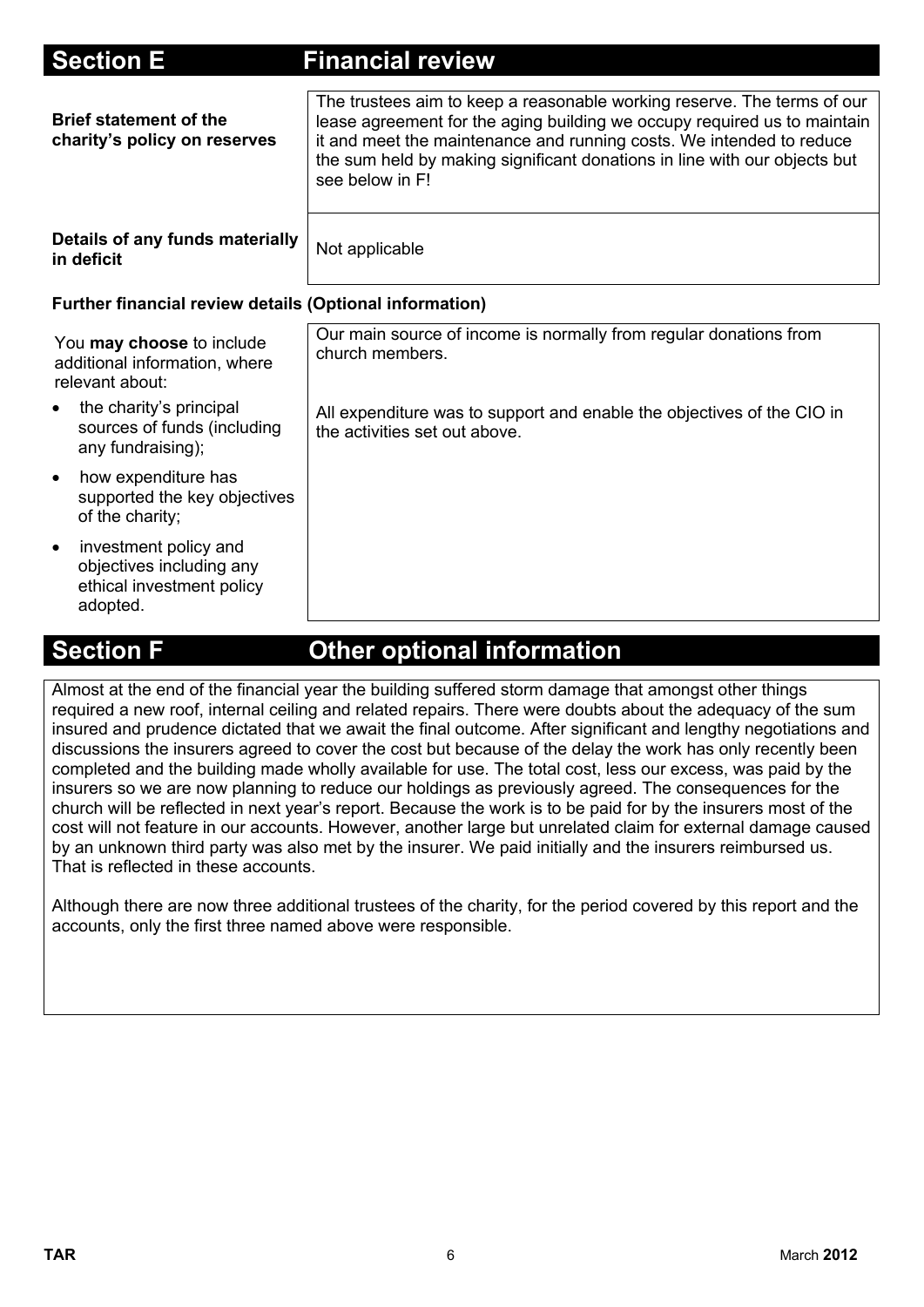**CHARITY COMMISSION** Crossroads Evangelical Church<br>**11618** FOR ENGLAND AND WALES

**Receipts and payments accor** 

**For the period from**

06/04/2018 **To** 

### $_{\text{CCXX}}$ Net<sub>a</sub>of receipts/(payments) **- 4,374 - 1001/2020** - 1 **Section A Receipts and payments Unrestricted funds Restricted funds Endowment funds to the nearest £ to the nearest £ to the nearest £ A1 Receipts**  General Collection **5,179 - -**  Little Fishes Donations<br> **Alternations** Interest **- -**  Surrey Heath Borough Council **- -**  Contribution to repairs, maintenance and utilities from Bethel Fellowship<br>
utilities from Bethel Fellowship Gift Aid **- -**  Insurance Settlement **1** 5,185 **Figure 1** 5,185 **Figure 1 - - - - - - - - - - - - - - -Sub total***(Gross income for AR)* **10,757 1 10,757 1 1 A2 Asset and investment sales, (see table).** Asset transfer from church before Asset datision change both change of the component of the component of the component of the component of the comp<br>incorporation  **- - - Sub total 1 1 1 1 1 1 1 1 Total receipts** 10,757 **A3 Payments** Expenses running activities of the church **2,228** - **1** Repairs and Maintenance<br> **Repairs and Maintenance** Insurance 1,402 -Utilities **1,918 - -**  Gift to other people and organisations in accordance with our constitution **2,315 Bank Charges** 2008 - **108 - 108 - 108 - 108 - 108 - 108 - 108 - 108 - 108 - 109 - 109 - 109 - 109 - 109 - 109 - 109 - 109 - 109 - 109 - 109 - 109 - 109 - 109 - 109 - 109 - 109 - 109 - 109 - 109 - 109 - 109 - 109 - 109 - 1 - - - - - - - - - - - - - - - - - - - - - - - - - - - - - - - - - - - - - - - - - - - - -Sub total** 15,131 **A4 Asset and investment purchases, (see table) - - - - - - Sub total Total payments** 15,131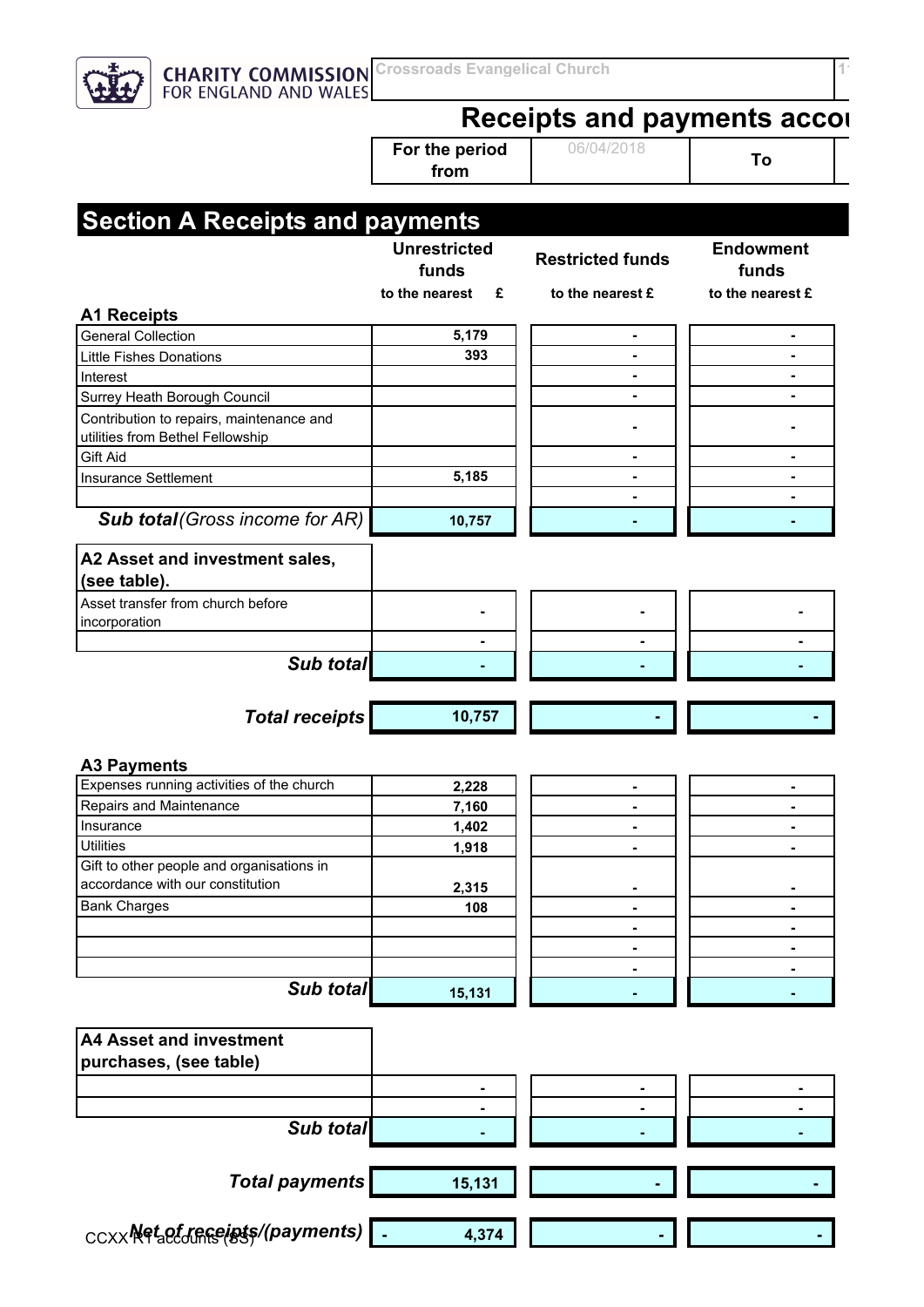| A5 Transfers between funds      |        |  |
|---------------------------------|--------|--|
| A6 Cash funds last year end     | 27,778 |  |
| <b>Cash funds this year end</b> | 23,404 |  |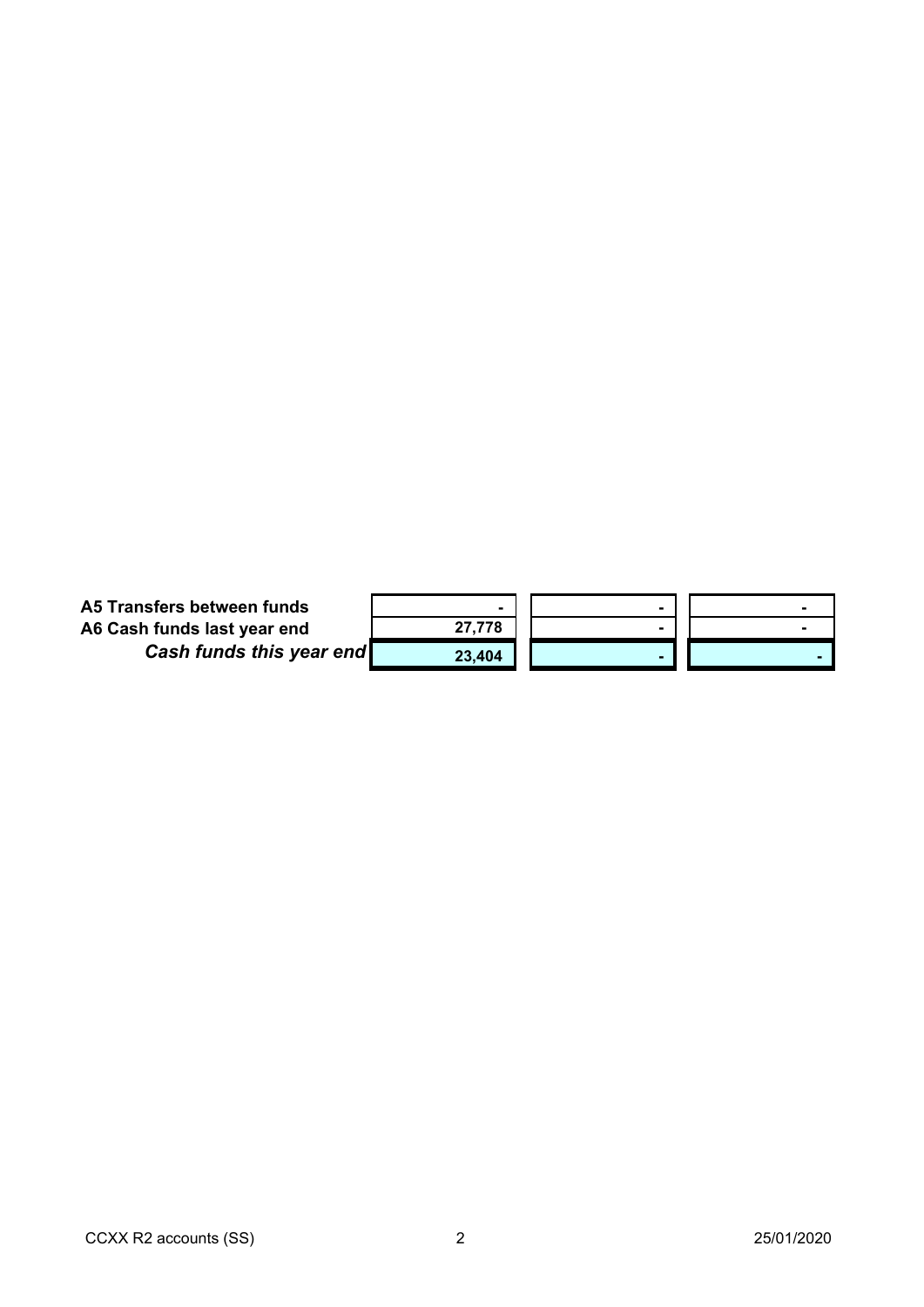# **Section B Statement of assets and liabilities at the end of the periodist**

|                                   |                                                     | <b>Unrestricted</b>            |
|-----------------------------------|-----------------------------------------------------|--------------------------------|
| <b>Categories</b>                 | <b>Details</b>                                      | funds                          |
|                                   |                                                     | to nearest £                   |
| <b>B1 Cash funds</b>              | <b>Current Account</b>                              | 23,404                         |
|                                   |                                                     | ۰                              |
|                                   |                                                     |                                |
|                                   | <b>Total cash funds</b>                             | 23,404                         |
|                                   |                                                     |                                |
|                                   | (agree balances with receipts and payments account( | OK                             |
|                                   |                                                     | <b>Unrestricted</b>            |
|                                   |                                                     | funds                          |
|                                   | <b>Details</b>                                      | to nearest £                   |
| <b>B2 Other monetary assets</b>   |                                                     | ۰                              |
|                                   |                                                     | $\blacksquare$                 |
|                                   |                                                     | $\blacksquare$                 |
|                                   |                                                     | $\blacksquare$                 |
|                                   |                                                     | $\blacksquare$                 |
|                                   |                                                     | ۰                              |
|                                   |                                                     |                                |
|                                   | <b>Details</b>                                      | Fund to which asset<br>belongs |
| <b>B3 Investment assets</b>       |                                                     |                                |
|                                   |                                                     |                                |
|                                   |                                                     |                                |
|                                   |                                                     |                                |
|                                   |                                                     |                                |
|                                   |                                                     |                                |
|                                   | <b>Details</b>                                      | Fund to which asset<br>belongs |
| <b>B4 Assets retained for the</b> |                                                     |                                |
| charity's own use                 |                                                     |                                |
|                                   |                                                     |                                |
|                                   |                                                     |                                |
|                                   |                                                     |                                |
|                                   |                                                     |                                |
|                                   |                                                     |                                |
|                                   |                                                     |                                |
|                                   |                                                     |                                |

CCXX R3 accounts (SS)  $\frac{1}{3}$  3 **B5 Liabilities**

**Fund to which Details liability relates**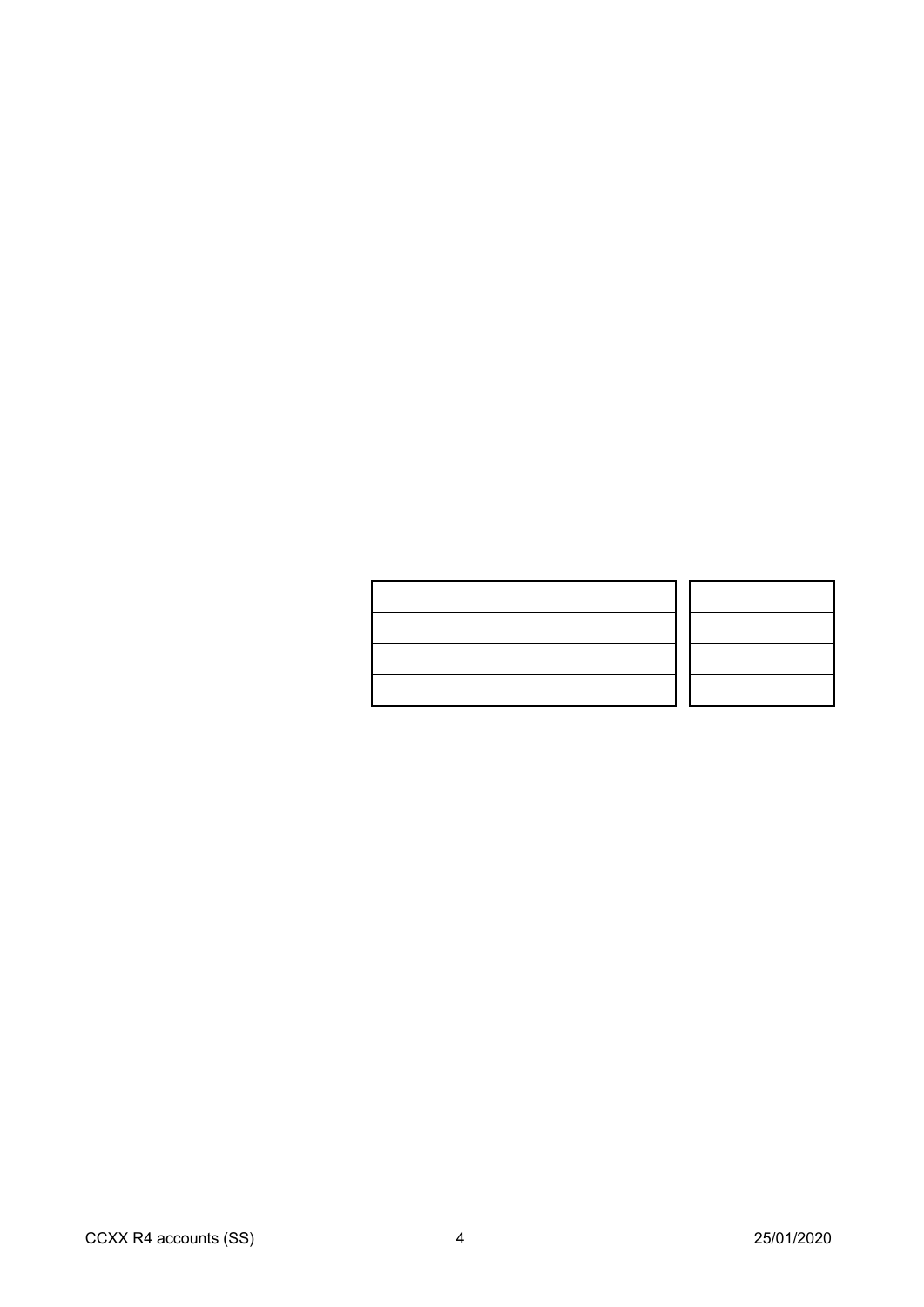| 161705             |                  |
|--------------------|------------------|
| unts               | CC16a            |
| 05/04/2019         |                  |
|                    |                  |
|                    |                  |
| <b>Total funds</b> | Last year        |
| to the nearest £   | to the nearest £ |
|                    | $\sim$ $\sim$    |

| 5,179  | 18,595 |
|--------|--------|
| 393    | 291    |
|        |        |
|        | 700    |
|        | 8,500  |
|        | 13,230 |
| 5,185  |        |
|        |        |
| 10,757 | 41,316 |

| 10,757 | 41,316 |  |
|--------|--------|--|

| 2,228  | 960    |
|--------|--------|
| 7,160  | 1,952  |
| 1,402  | 1,855  |
| 1,918  | 2,254  |
|        |        |
| 2,315  | 18,665 |
| 108    | 80     |
|        |        |
|        |        |
|        |        |
| 15,131 | 25,766 |
|        |        |

|                       | $\blacksquare$ | $\blacksquare$ |            |
|-----------------------|----------------|----------------|------------|
|                       | 15,131         | 25,766         |            |
| CCXX R5 accounts (SS) | 4,374          | 15,550         | 25/01/2020 |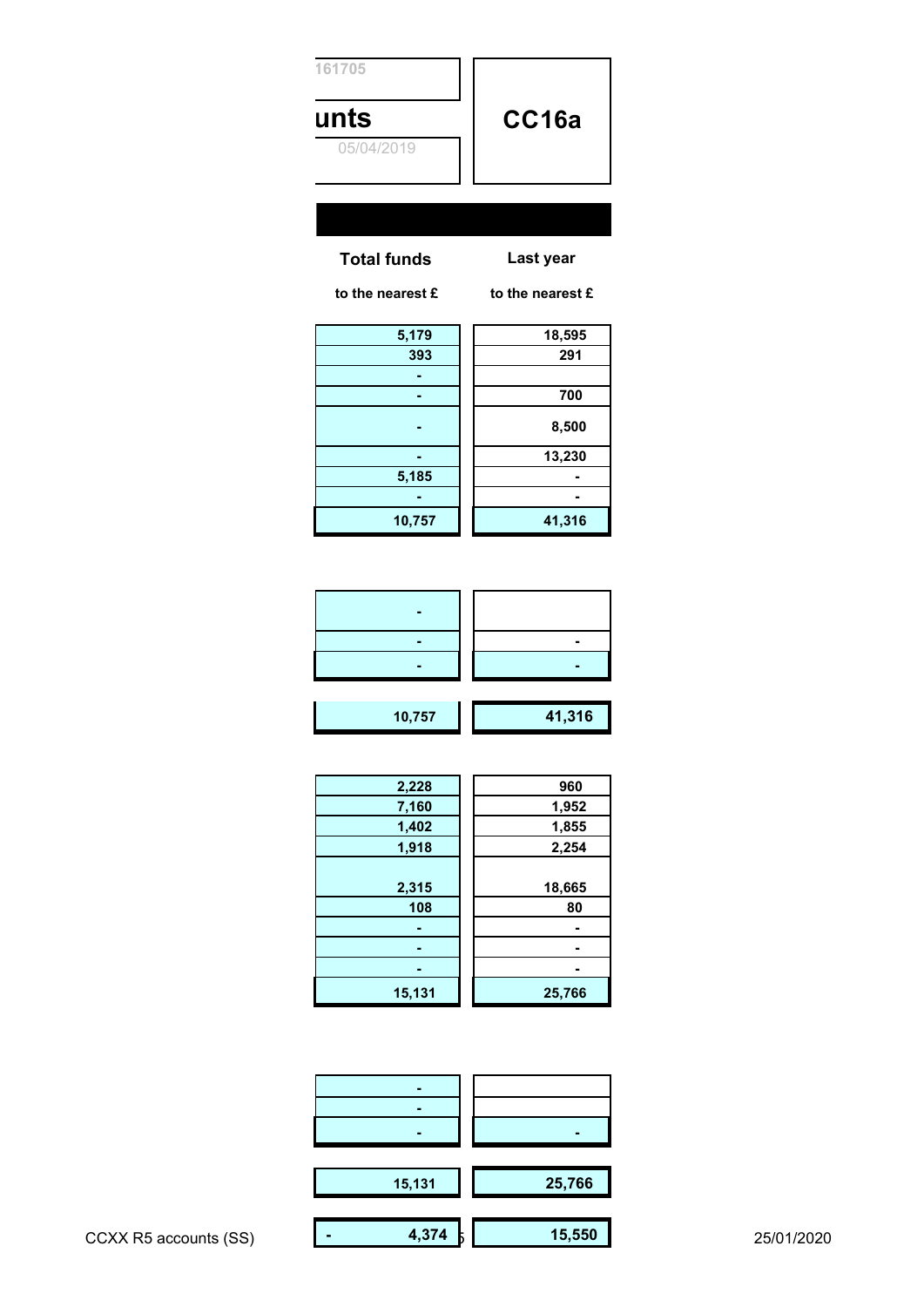| 27,778 | -      |
|--------|--------|
| 23,404 | 15,550 |